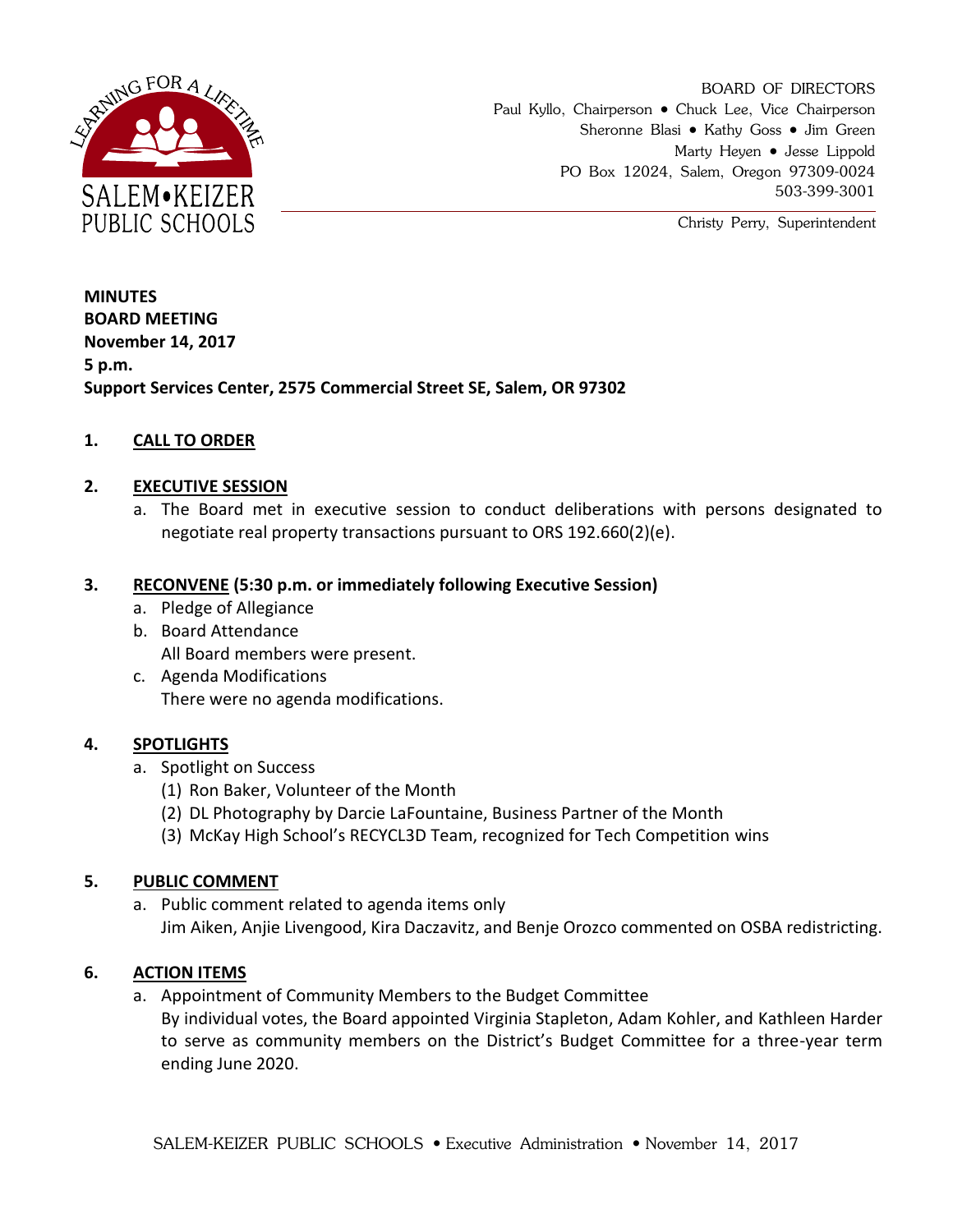# b. Oregon School Activities Association (OSAA) Redistricting Response

Director Heyen moved, and Director Lippold seconded to direct the chief operations officer to work with legal counsel on behalf of the affected high schools in the District to appeal the OSAA Executive Board decision that places the three Bend schools in the Great Valley Conference. The motion passed 6 to 1, with Chair Kyllo voting no.

## **7. CONSENT CALENDAR**

- a. Appropriation of Grant Budgets
- b. Personnel Actions

Director Lee pulled the Appropriation of Grant Budgets, citing potential conflict of interest because of his association with CTEC. There were no objections to Director Lee's involvement. The personnel actions were approved unanimously. The appropriation of grant budgets was approved unanimously, with Director Lee abstaining.

# **8. READINGS**

a. Oregon School Boards Association (OSBA) Resolution to Reorganize Oregon School Boards Association as a Non-profit Corporation and Adopt the Proposed 2017 Bylaws

### **9. REPORTS**

- a. Monitoring Report: Executive Limitation 5, Staff Compensation and Professional Development Superintendent Perry reported on EL-5, with the Board accepting the report by consensus.
- b. Monitoring Report: Strategic Plan 8, Development of Community Engagement Strategies for Facilities Plans, Student Enrollment, Program Needs Communications Director Lillian Govus presented the SP-8 report, with the Board accepting the report by consensus.

# **10. INFORMATION**

a. Board Calendar

# **11. PUBLIC COMMENT**

- a. Public comment related to non-agenda items only
	- (1) Rachel D. Thorsett, Mindy Merritt, and Nancy McMorris-Adix each commented on mandatory reporting.
	- (2) Lori Lassen commented on a teacher with a gun.

# **12. BOARD ACTIVITY REPORT**

- a. Director Heyen reported on attending "The Odd Couple" at McKay and the Bond Listening & Learning Session.
- b. Director Lippold reported visiting Houck, Auburn, and Swegle Elementary Schools.
- c. Director Goss reported on attending a Bond Listening & Learning Session, and on her experience being interviewed by West Salem High School Newspaper.
- d. Director Lee reported on accompanying Governor Brown on her visit to CTEC.